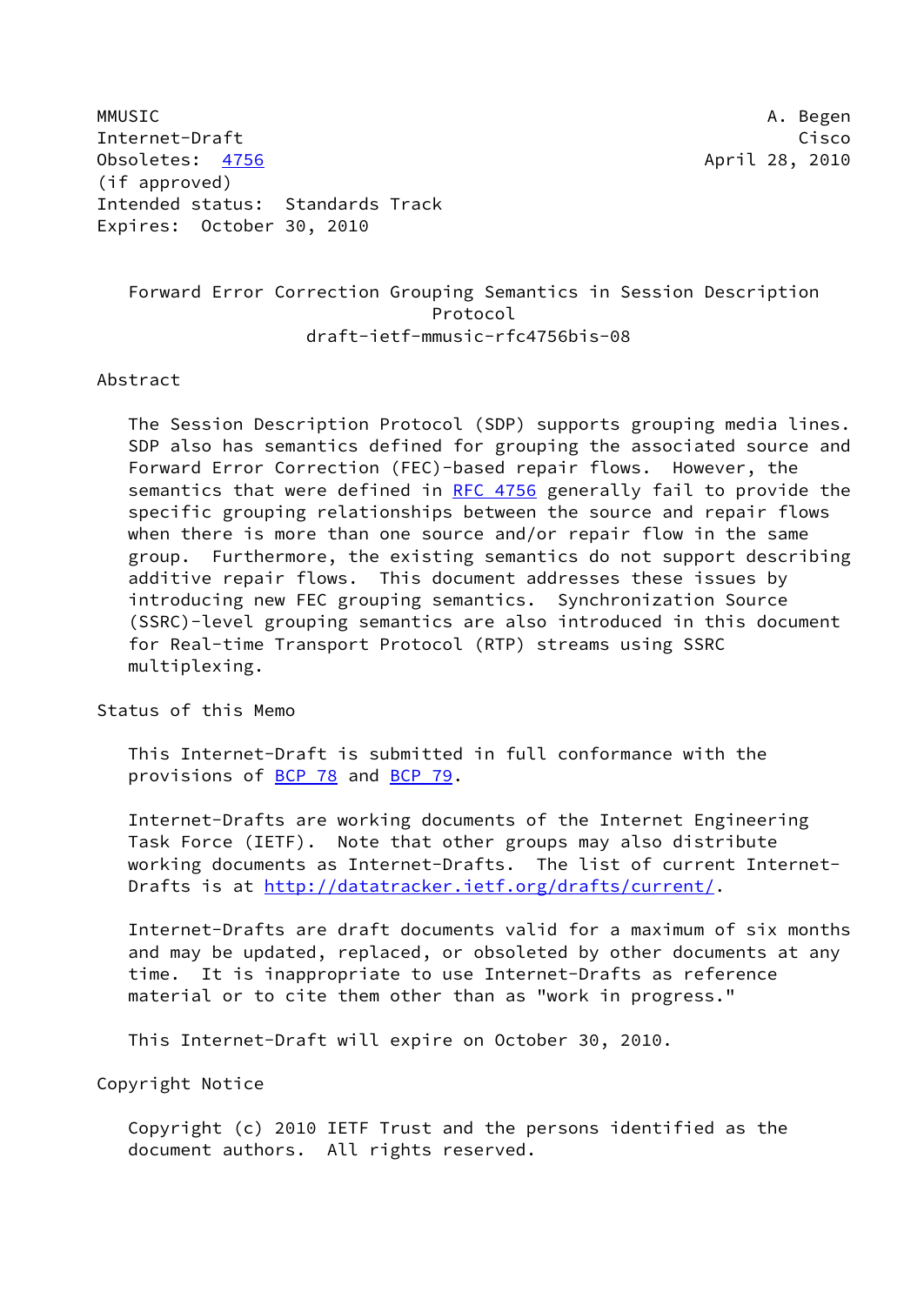# Internet-Draft FEC Grouping Semantics in SDP April 2010

This document is subject to **[BCP 78](https://datatracker.ietf.org/doc/pdf/bcp78)** and the IETF Trust's Legal Provisions Relating to IETF Documents [\(http://trustee.ietf.org/license-info](http://trustee.ietf.org/license-info)) in effect on the date of

 publication of this document. Please review these documents carefully, as they describe your rights and restrictions with respect to this document. Code Components extracted from this document must include Simplified BSD License text as described in Section 4.e of the Trust Legal Provisions and are provided without warranty as described in the Simplified BSD License.

# Table of Contents

| Requirements Notation $\ldots \ldots \ldots \ldots \ldots \ldots \ldots$<br>2.                  |  |
|-------------------------------------------------------------------------------------------------|--|
| Requirements and Changes from <u>RFC 4756</u> 5<br>3.                                           |  |
| Source and Repair Flow Associations $\cdots$ 5<br>3.1.                                          |  |
| Support for Additivity 6<br>3.2.                                                                |  |
|                                                                                                 |  |
| Old "FEC" Grouping Semantics 6<br>4.1.                                                          |  |
| New "FEC-FR" Grouping Semantics $\frac{7}{2}$<br>4.2.                                           |  |
| SDP Example $\ldots \ldots \ldots \ldots \ldots \ldots \ldots \ldots$<br>4.3.                   |  |
| Grouping for SSRC-Multiplexed RTP Streams 8<br>4.4.                                             |  |
| SDP Offer/Answer Model and Backward-Compatibility<br>4.5.                                       |  |
|                                                                                                 |  |
| Security Considerations $\ldots \ldots \ldots \ldots \ldots \ldots \ldots \underline{11}$<br>5. |  |
| IANA Considerations $\ldots \ldots \ldots \ldots \ldots \ldots \ldots \underline{11}$<br>6.     |  |
| 7.                                                                                              |  |
| 8.                                                                                              |  |
| 8.1.                                                                                            |  |
| Informative References 13<br>8.2.                                                               |  |
|                                                                                                 |  |
|                                                                                                 |  |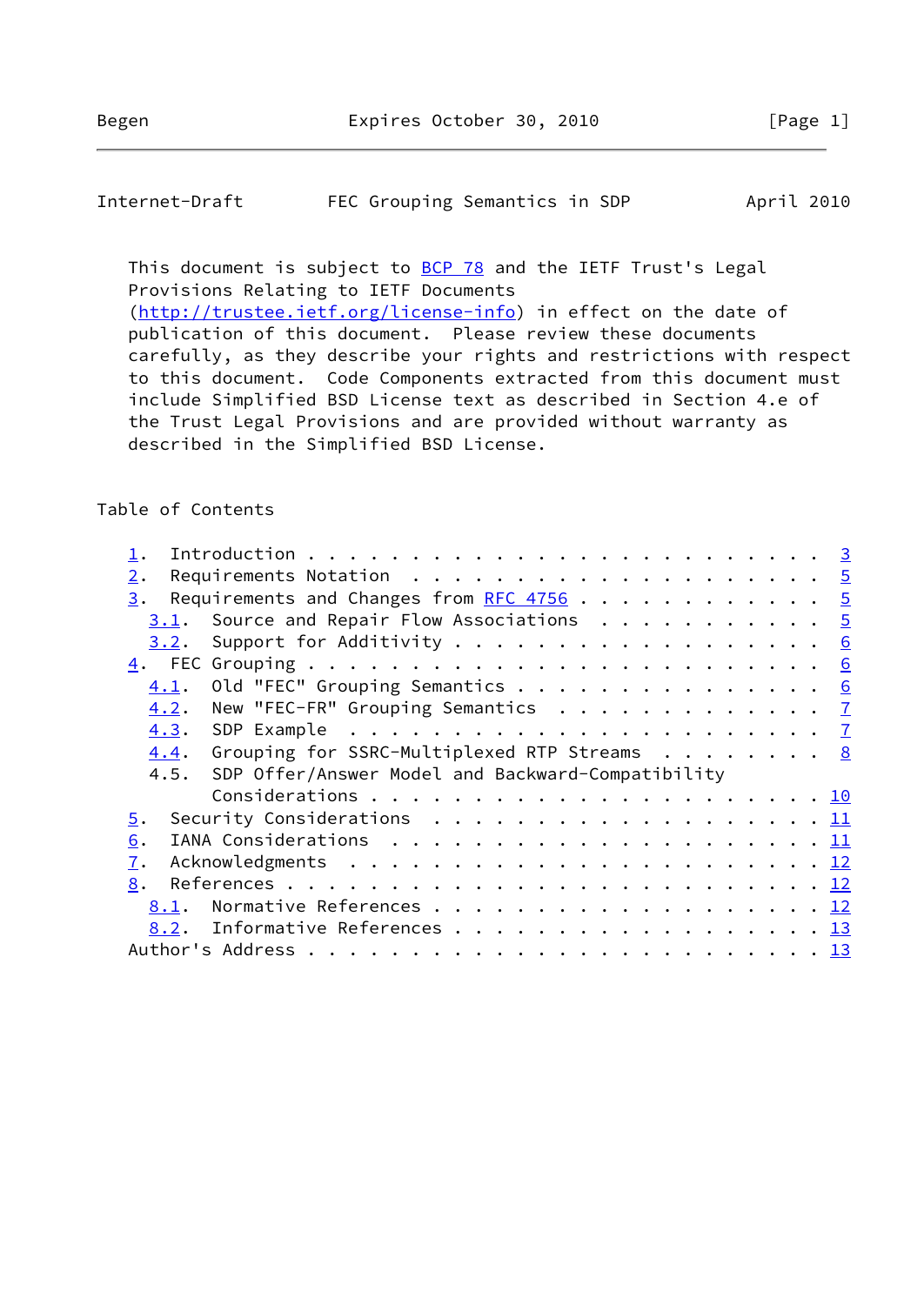Begen Expires October 30, 2010 [Page 2]

<span id="page-2-1"></span>Internet-Draft FEC Grouping Semantics in SDP April 2010

#### <span id="page-2-0"></span>[1](#page-2-0). Introduction

 Any application that needs a reliable transmission over an unreliable packet network has to cope with packet losses. Forward Error Correction (FEC) is an effective approach that improves the reliabilty of the transmission particularly in multicast and broadcast applications where the feedback from the receiver(s) is potentially limited.

 In a nutshell, FEC groups source packets into blocks and applies protection to generate a desired number of repair packets. These repair packets may be sent on demand or independently of any receiver feedback. The choice depends on the FEC scheme, the packet loss characteristics of the underlying network, the transport scheme (e.g., unicast, multicast and broadcast) and the application. At the receiver side, lost packets can be recovered by erasure decoding provided that a sufficient number of source and repair packets have been received.

 For example, one of the most basic FEC schemes is the parity codes, where an exclusive OR (XOR) operation is applied to a group of packets (i.e., source block) to generate a single repair packet. At the receiver side, this scheme provides a full recovery if only one packet is lost within the source block and the repair packet is received. There are various other ways of generating repair packets, possibly with different loss-recovery capabilities.

The FEC Framework [[I-D.ietf-fecframe-framework](#page-13-2)] outlines a general framework for using FEC codes in multimedia applications that stream audio, video or other types of multimedia content. The FEC Framework specification states that source and repair packets must be carried in different streams, which are referred to as the source and repair flows, respectively. At the receiver side, the receivers should know which flows are the source flows and which flows are the repair flows. The receivers should also know the exact association of the source and repair flows so that they can use the correct data to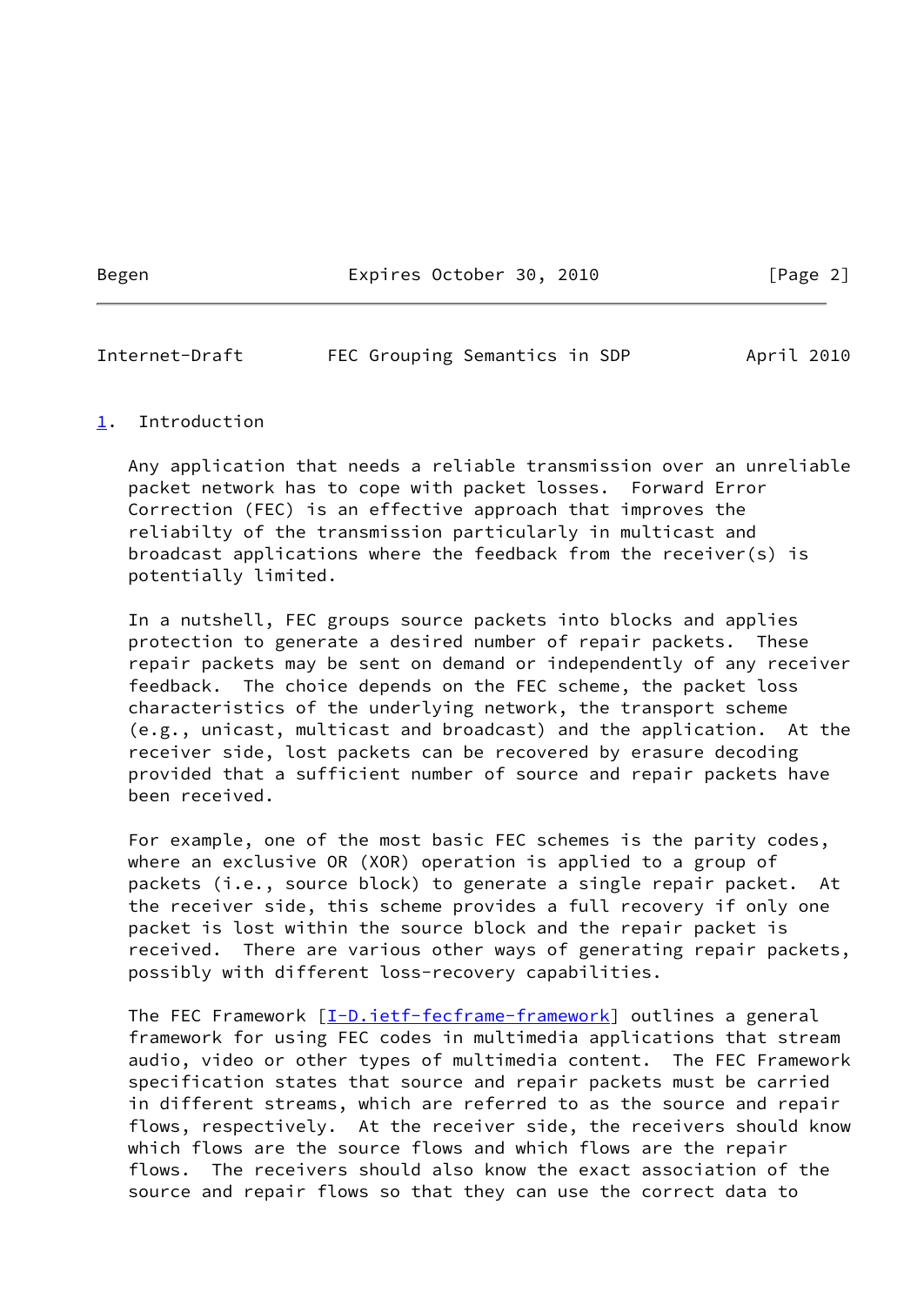repair the original content in case there is a packet loss. Currently, SDP [\[RFC4566](https://datatracker.ietf.org/doc/pdf/rfc4566)] uses [[RFC3388](https://datatracker.ietf.org/doc/pdf/rfc3388)] and [\[RFC4756](https://datatracker.ietf.org/doc/pdf/rfc4756)] for this purpose.

 In order to provide applications more flexibility, the FEC Framework [\[I-D.ietf-fecframe-framework](#page-13-2)] allows a source flow to be protected by multiple FEC schemes, each of which requires an instance of the FEC Framework. Thus, multiple instances of the FEC Framework may exist at the sender and the receiver(s). Furthermore, within a single FEC Framework instance, multiple source flows may be grouped and protected by one or more repair flows.

| Begen | Expires October 30, 2010 | [Page 3] |
|-------|--------------------------|----------|
|-------|--------------------------|----------|

Internet-Draft FEC Grouping Semantics in SDP April 2010

 The FEC Framework requires the source and repair packets to be carried in different streams. When Real-time Transport Protocol (RTP) [[RFC3550](https://datatracker.ietf.org/doc/pdf/rfc3550)] is used to carry the source and repair streams, the FEC Framework recommends that each stream is carried in its own RTP session. This provides flexibility in using FEC in a backward compatible manner. However, in some scenarios, a single RTP session may be desired to carry multiple RTP streams via Synchronization Source (SSRC) multiplexing in order to reduce the port usage. For such scenarios, appropriate grouping semantics are also required.

 A basic example scenario is shown in Figure 1. Here, source flow S1 is protected by repair flow R1. Also, source flows S1 and S2 are grouped and protected together by repair flow R2.

SOURCE FLOWS THE RAMEWORK INSTANCE #1 | S1: Source Flow |--------| R1: Repair Flow  $+---$  | | S2: Source Flow | +\_\_\_\_\_\_\_\_\_\_\_\_\_\_\_\_\_\_\_\_\_\_\_\_\_\_\_\_\_\_| FEC FRAMEWORK INSTANCE #2 | R2: Repair Flow

 Figure 1: Example scenario with two FEC Framework instances where R1 protects S1, and R2 protects the group of S1 and S2

 Grouping source flows before applying FEC protection may allow us to achieve a better coding performance. As a typical scenario, suppose that source flows S1 and S2 in Figure 1 correspond to the base and enhancement layers in a layered video content, respectively. Repair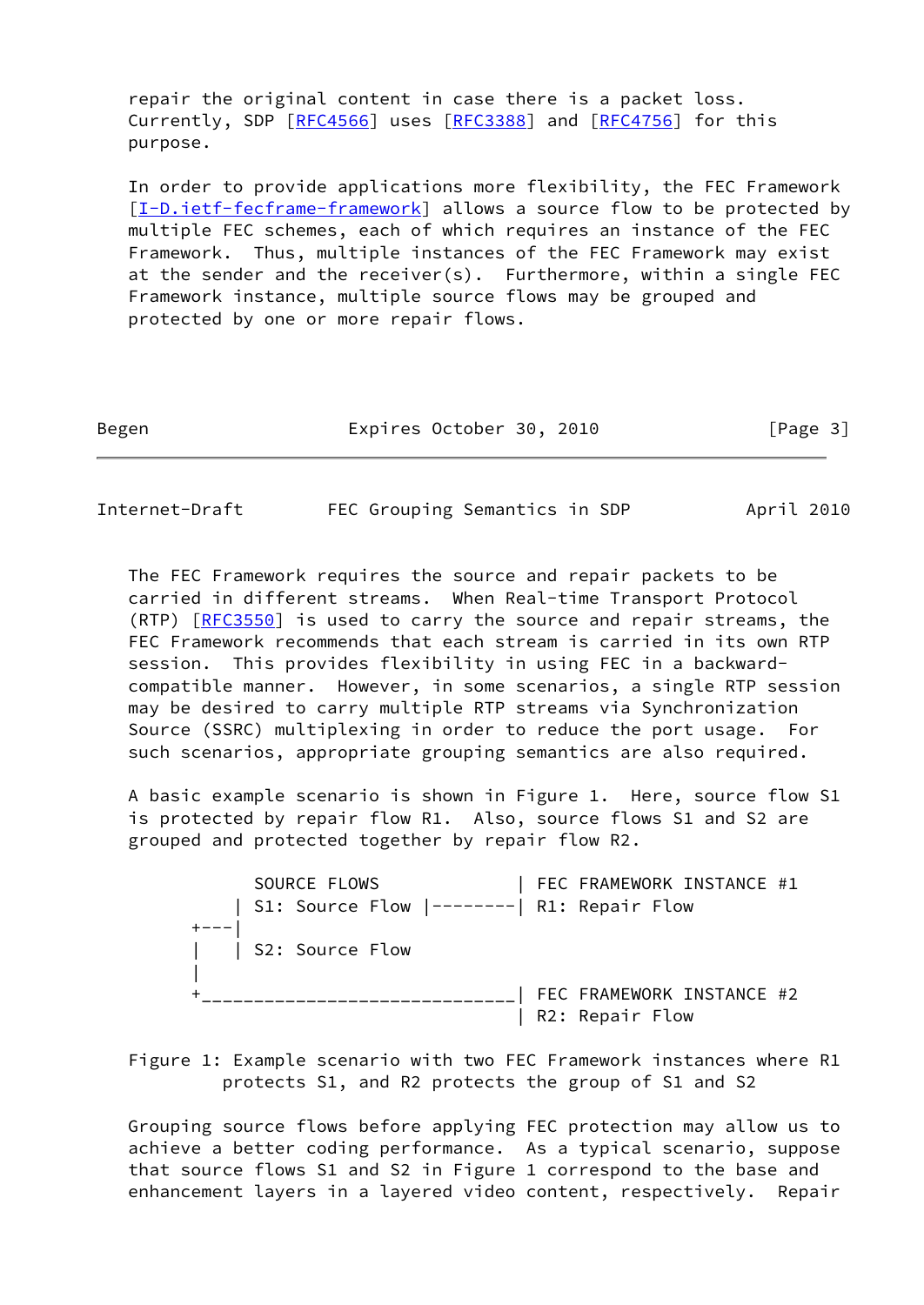flow R2 protects the combination of the base and enhancement layers for the receivers who receive both layers, and repair flow R1 protects the base layer only, for the receivers who want the base layer only, or who receive both layers but prefer FEC protection for the base layer only due to a bandwidth and/or any other limitation.

 The grouping semantics defined in this document offer the flexibility to determine how source streams are grouped together prior to applying FEC protection. However, not all FEC schemes may support the full range of the possible scenarios (e.g., when the source streams carry different top-level media types such as audio and video).

 Using multiple FEC Framework instances for a single source flow provides flexibility to the receivers. An example scenario is sketched in Figure 2. Different instances may offer repair flows that are generated by different FEC schemes, and receivers choose to receive the appropriate repair flow(s) that they can support and decode. Alternatively, different instances (whether they use the

Begen Expires October 30, 2010 [Page 4]

<span id="page-4-0"></span>Internet-Draft FEC Grouping Semantics in SDP April 2010

 same FEC scheme or not) may use larger and smaller source block sizes, which accommodate the receivers that have looser and tighter latency requirements, respectively. In addition, different instances may also provide FEC protection at different redundancy levels. This is particularly useful in multicast scenarios where different receivers may experience different packet loss rates and each receiver can choose the repair flow that is tailored to its needs.

SOURCE FLOWS | FEC FRAMEWORK INSTANCE #1 S3: Source Flow |---------| R3: Repair Flow | |--------| FEC FRAMEWORK INSTANCE #2 | R4: Repair Flow

 Figure 2: Example scenario with two FEC Framework instances, each with a single repair flow protecting the same source flow S3

In summary, based on the FEC Framework [\[I-D.ietf-fecframe-framework](#page-13-2)], the SDP grouping semantics for FEC must support the ability to indicate that:

1. A given source flow is protected by multiple different FEC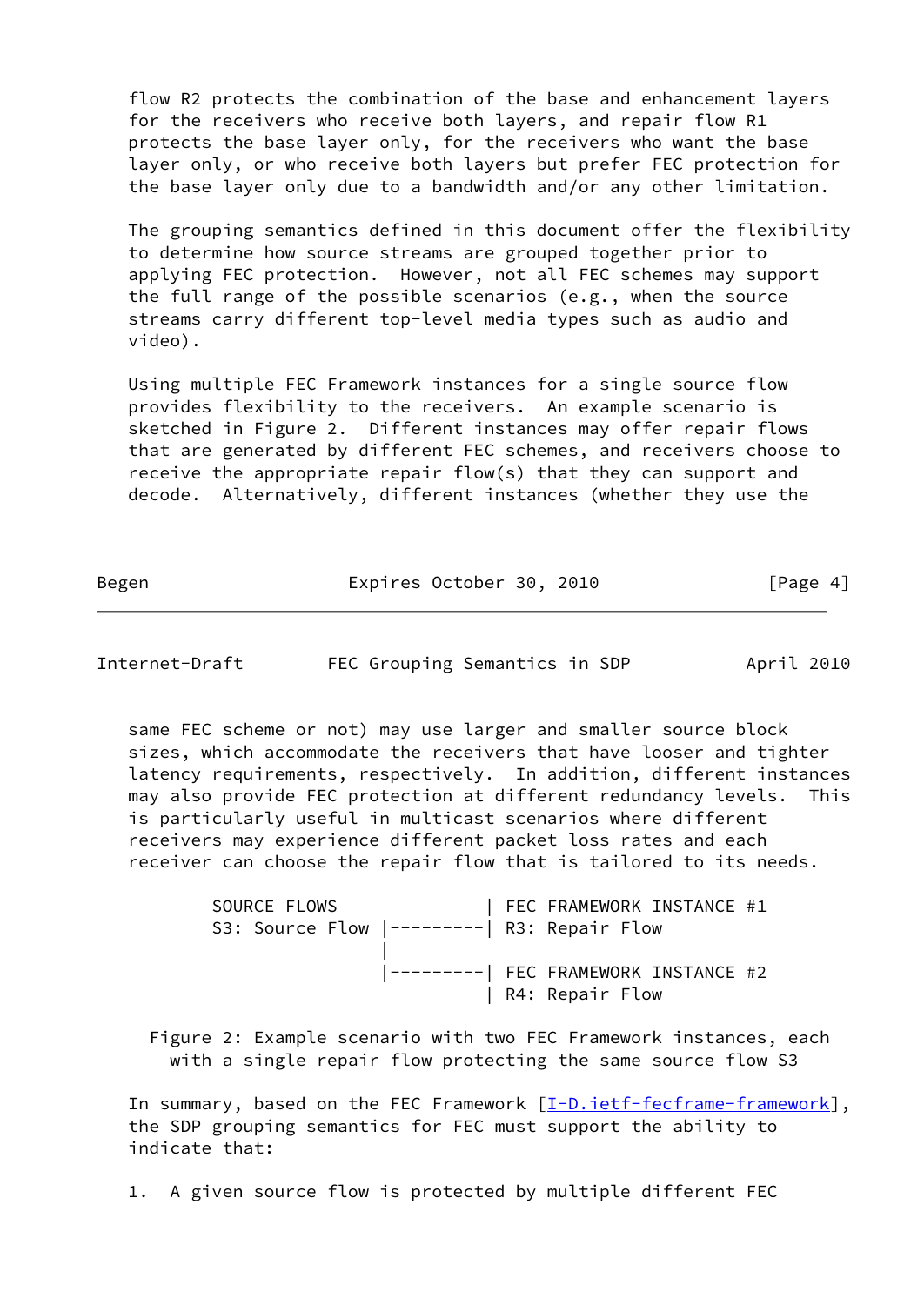schemes.

- 2. Multiple repair flows are associated with a given FEC scheme.
- 3. Multiple source flows are grouped prior to applying FEC protection.
- 4. One or more repair flows protect a group of source flows.

<span id="page-5-0"></span>[2](#page-5-0). Requirements Notation

 The key words "MUST", "MUST NOT", "REQUIRED", "SHALL", "SHALL NOT", "SHOULD", "SHOULD NOT", "RECOMMENDED", "MAY", and "OPTIONAL" in this document are to be interpreted as described in [\[RFC2119](https://datatracker.ietf.org/doc/pdf/rfc2119)].

<span id="page-5-1"></span>[3](#page-5-1). Requirements and Changes from [RFC 4756](https://datatracker.ietf.org/doc/pdf/rfc4756)

<span id="page-5-2"></span>[3.1](#page-5-2). Source and Repair Flow Associations

 The FEC grouping semantics and 'group' attribute defined in this document and  $[I-D.iett-mmusic-rfc3388bis]$ , respectively, are used to associate source and repair flows. This document also specifies how the 'group' attribute [[I-D.ietf-mmusic-rfc3388bis\]](#page-5-4) in SDP is used to group multiple repair flows with one or more source flows.

| Begen |  | Expires October 30, 2010 |  |  | [Page 5] |
|-------|--|--------------------------|--|--|----------|
|-------|--|--------------------------|--|--|----------|

<span id="page-5-3"></span>Internet-Draft FEC Grouping Semantics in SDP April 2010

<span id="page-5-4"></span>[I-D.ietf-mmusic-rfc3388bis] obsoletes [\[RFC3388](https://datatracker.ietf.org/doc/pdf/rfc3388)] to allow an "m" line identified by its 'mid' attribute to appear in more than one "a=group" line using the same semantics. With this change and other required changes in the grouping semantics for FEC, a sender is allowed to indicate the specific associations between the source and repair flows, and a receiver can determine which repair flow(s) protect which source flow(s).

 This document introduces the changes required in the FEC grouping semantics and obsoletes [\[RFC4756](https://datatracker.ietf.org/doc/pdf/rfc4756)]. New implementations SHOULD use the new semantics introduced in [Section 4.2](#page-7-0) and [Section 4.4](#page-8-0) of this document whenever possible, but they may need to use the obsoleted semantics given in [Section 4.1](#page-6-2) when backward compatibility is desired, as described in [Section 4.5](#page-10-1).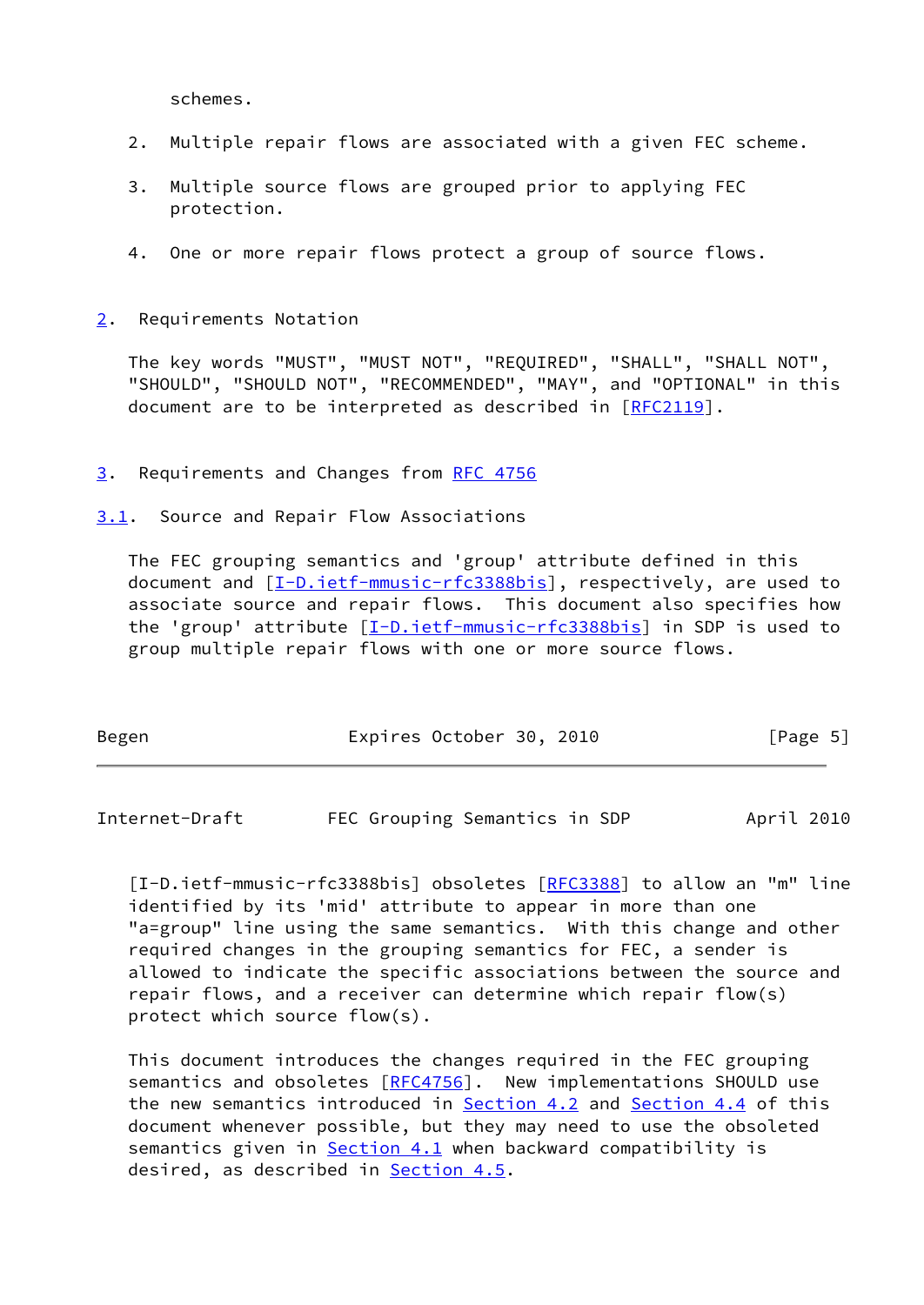### <span id="page-6-0"></span>[3.2](#page-6-0). Support for Additivity

 The FEC Framework also supports additive repair flows. Additivity among the repair flows means that multiple repair flows may be decoded jointly to improve the recovery chances of the missing packets in a single or the same set of source flows. Additive repair flows can be generated by the same FEC scheme or different FEC schemes.

 For example, in Figure 3, repair flows R5 and R6 may be additive within the FEC Framework instance #1. Alternatively, all three repair flows R5, R6 and R7 could be additive, too.

| SOURCE FLOWS             |  | FEC FRAMEWORK INSTANCE #1            |  |
|--------------------------|--|--------------------------------------|--|
| S4: Source Flow $ -----$ |  | R5: Repair Flow                      |  |
|                          |  | R6: Repair Flow                      |  |
|                          |  |                                      |  |
|                          |  | ---------  FEC FRAMEWORK INSTANCE #2 |  |
|                          |  | R7: Repair Flow                      |  |

 Figure 3: Example scenario with two FEC Framework instances, where two repair flows in the first instance and a single repair flow in the second instance protect the same source flow S4

<span id="page-6-1"></span>[4](#page-6-1). FEC Grouping

<span id="page-6-2"></span>[4.1](#page-6-2). Old "FEC" Grouping Semantics

The old "FEC" grouping semantics had been introduced in [\[RFC4756](https://datatracker.ietf.org/doc/pdf/rfc4756)], and were based on [[RFC3388](https://datatracker.ietf.org/doc/pdf/rfc3388)]. The "FEC" semantics used the "a=group" line to form an FEC Group to indicate the association relationship between the source and repair flows.

| Begen | Expires October 30, 2010 |  |  |  | [Page 6] |  |
|-------|--------------------------|--|--|--|----------|--|
|-------|--------------------------|--|--|--|----------|--|

<span id="page-6-3"></span>Internet-Draft FEC Grouping Semantics in SDP April 2010

 In the "FEC" semantics, a source or repair flow could only appear in a single "a=group:FEC" line. Thus, all the source and repair flows that are somehow related to each other have to be listed in the same "a=group:FEC" line. For example, for the scenario sketched in Figure 1, we must write "a=group:FEC S1 S2 R1 R2" regardless of which repair flows protect which particular source flows. Similarly, for the scenario sketched in Figure 3, we must write "a=group:FEC S4 R5 R6 R7" regardless of which repair flows are additive.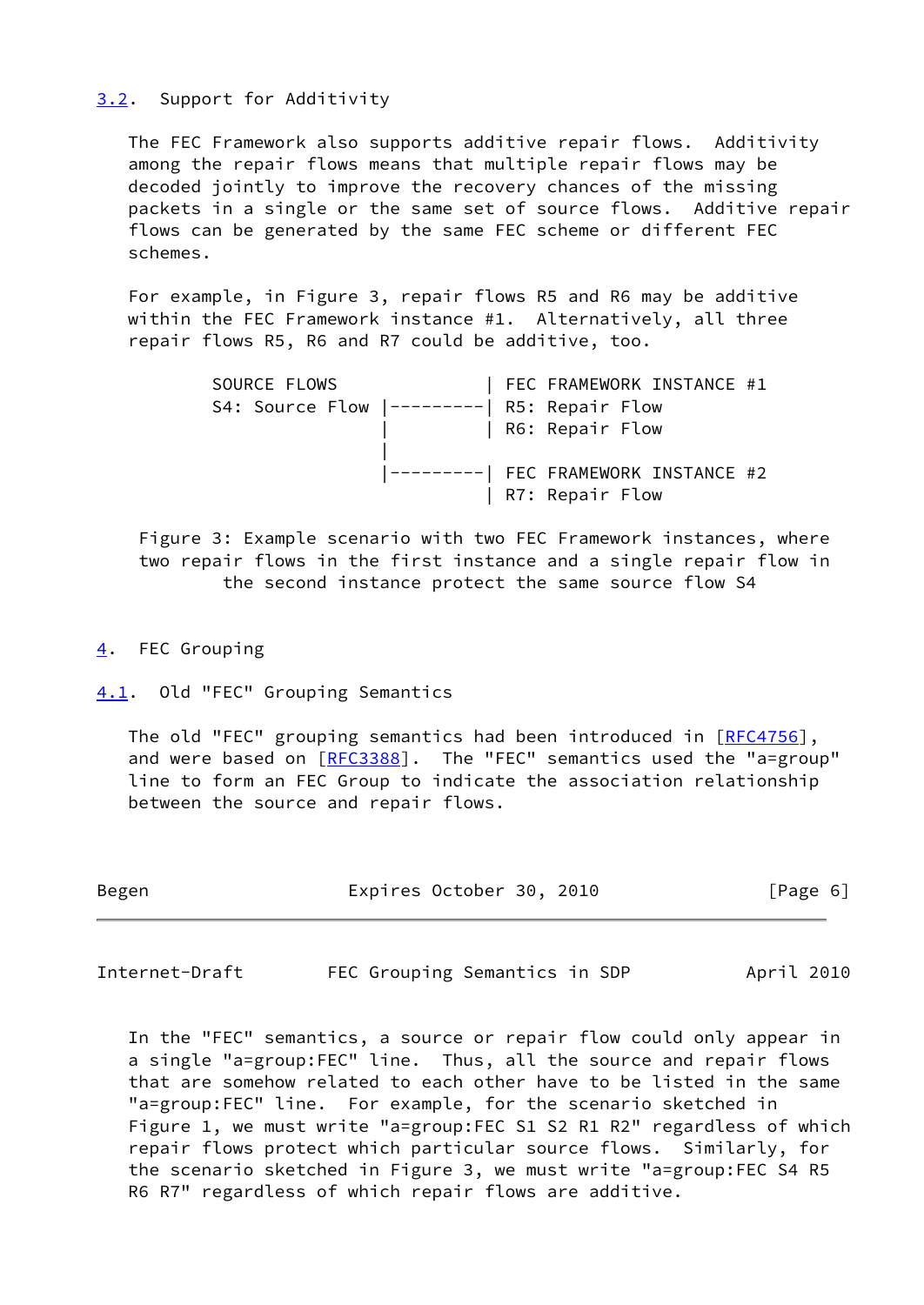In certain simple scenarios such as where there is one source flow or one repair flow, these limitations will not be a concern. In scenarios where using the "FEC" grouping semantics will provide an exact association among the source and repair flows and will not create any ambiguity, the "FEC" semantics can be safely used when backward compatibility is essential.

#### <span id="page-7-0"></span>[4.2](#page-7-0). New "FEC-FR" Grouping Semantics

 Each "a=group" line is used to indicate an association relationship between the source and repair flows. The flows included in one "a=group" line are called an FEC Group. If there is more than one repair flow included in an FEC group, they MUST be considered to be additive. Repair flows that are not additive MUST be indicated in separate FEC groups. However, if two (or more) repair flows are additive in an FEC group, it does not necessarily mean that these repair flows will also be additive in any other FEC group. Generally, in order to express multiple relations between the source and repair flows, each source and repair flow MAY appear in more than one FEC group.

By extending  $[I-D.iett-mmusic-rfc3388bis]$  we define "FEC-FR" as the new grouping semantics that can support the features of the FEC Framework.

 The "a=group:FEC-FR" semantics MUST always be used to associate the source and repair flows except when the source and repair flows are specified in the same media description, i.e., in the same "m" line. Note that additivity is not necessarily a transitive relationship. Thus, each set of additive repair flows MUST be stated explicitly.

<span id="page-7-1"></span>[4.3](#page-7-1). SDP Example

 For the scenario sketched in Figure 1, we need to write the following SDP:

Begen Expires October 30, 2010 [Page 7]

<span id="page-7-2"></span>Internet-Draft FEC Grouping Semantics in SDP April 2010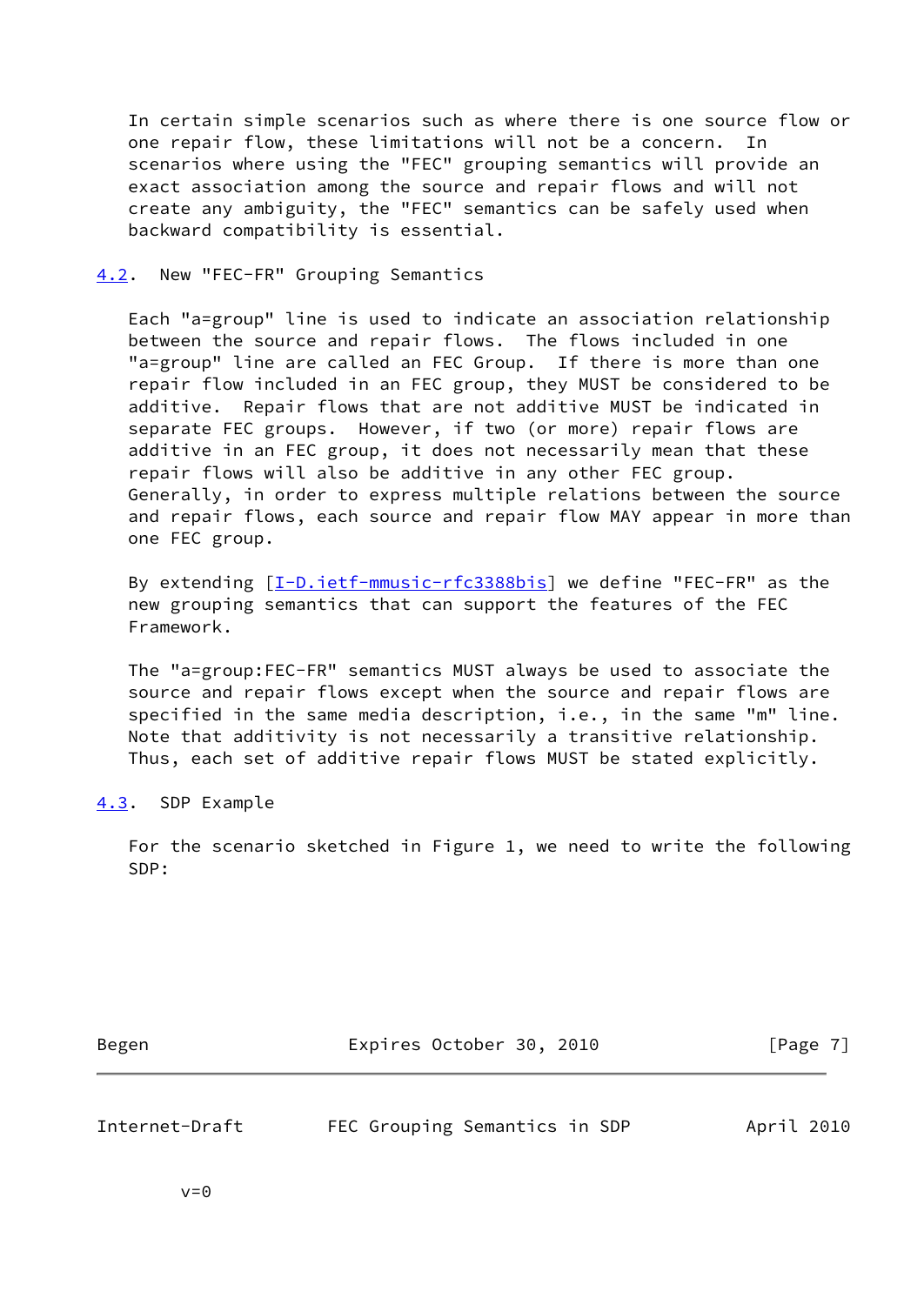```
 o=ali 1122334455 1122334466 IN IP4 fec.example.com
s=New FEC Grouping Semantics
t=0 0
a=group:FEC-FR S1 R1
a=group:FEC-FR S1 S2 R2
m=video 30000 RTP/AVP 100
c=IN IP4 233.252.0.1/127
a=rtpmap:100 MP2T/90000
a=mid:S1
m=video 30000 RTP/AVP 101
c=IN IP4 233.252.0.2/127
a=rtpmap:101 MP2T/90000
a=mid:S2
m=application 30000 RTP/AVP 110
c=IN IP4 233.252.0.3/127
a=rtpmap:110 1d-interleaved-parityfec/90000
a=fmtp:110 L=5; D=10; repair-window=200000
a=mid:R1
m=application 30000 RTP/AVP 111
c=IN IP4 233.252.0.4/127
a=rtpmap:111 1d-interleaved-parityfec/90000
a=fmtp:111 L=10; D=10; repair-window=400000
a=mid:R2
```
 In this example, the source and repair flows are carried in their own RTP sessions and the grouping is achieved through the "a=group: FEC-FR" lines.

 For the additivity issues, let us consider the scenario sketched in Figure 3. Suppose that repair flows R5 and R6 are additive but repair flow R7 is not additive with any of the other repair flows. In this case, we must write

```
 a=group:FEC-FR S4 R5 R6
a=group:FEC-FR S4 R7
```
If none of the repair flows is additive, we must write

```
 a=group:FEC-FR S4 R5
a=group:FEC-FR S4 R6
a=group:FEC-FR S4 R7
```
<span id="page-8-0"></span>[4.4](#page-8-0). Grouping for SSRC-Multiplexed RTP Streams

 [RFC5576] defines a grouping attribute, called 'ssrc-group', for the RTP streams that are SSRC multiplexed and carried in the same RTP session. The grouping is based on the Synchronization Source (SSRC)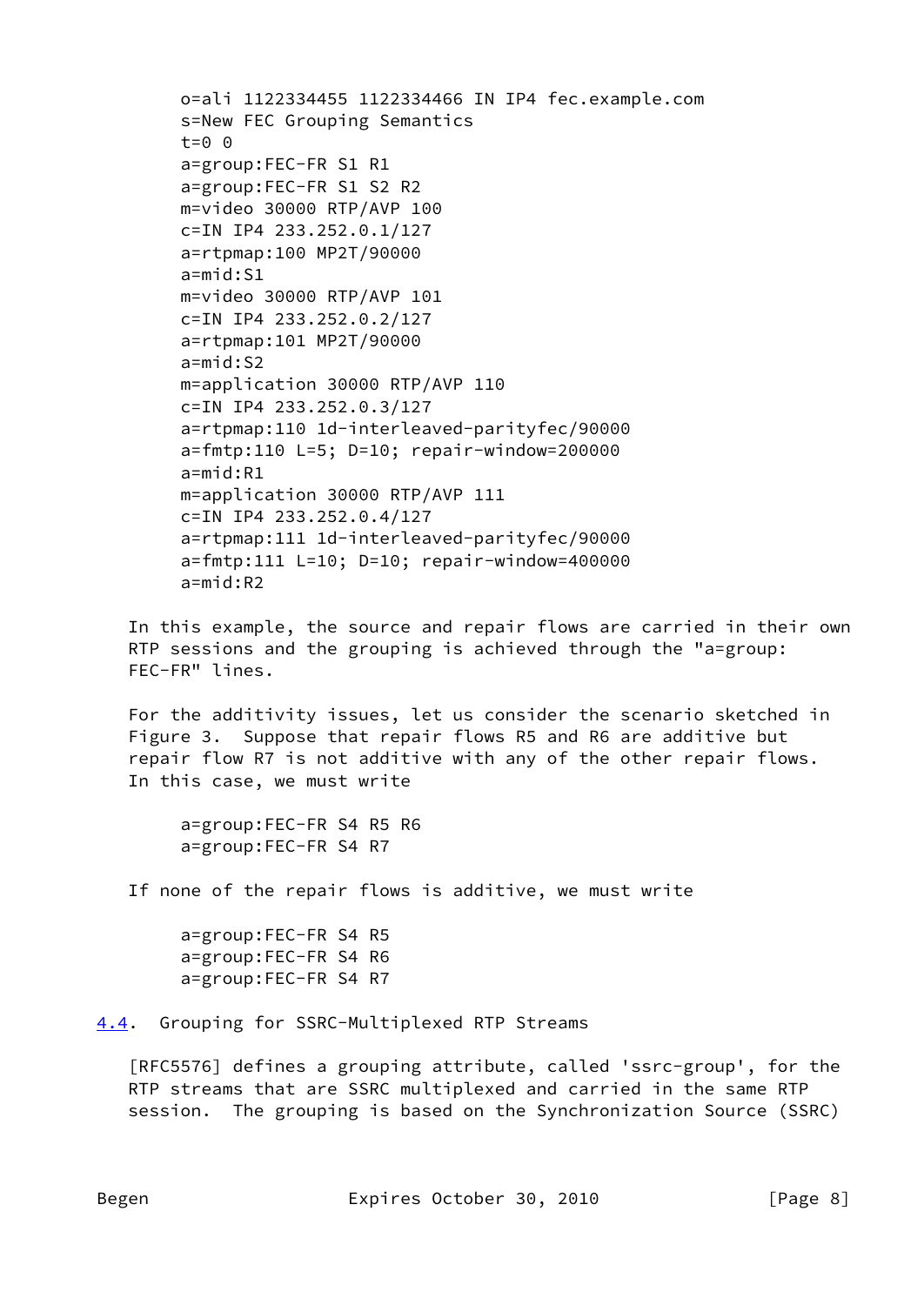identifiers. Since SSRC-multiplexed RTP streams are defined in the same "m" line, the 'group' attribute cannot be used.

This document extends [[RFC5576](https://datatracker.ietf.org/doc/pdf/rfc5576)] in two ways. First, we define how FEC is applied to source and repair flows for SSRC-multiplexed streams using the 'ssrc-group' attribute. We then specify how the additivity of the repair flows is expressed for the SSRC-multiplexed streams.

Per [\[RFC3550](https://datatracker.ietf.org/doc/pdf/rfc3550)], the SSRC identifiers for the RTP streams that are carried in the same RTP session MUST be unique. However, the SSRC identifiers are not guaranteed to be unique among different RTP sessions. Thus, the 'ssrc-group' attribute MUST only be used at the media level [\[RFC5576](https://datatracker.ietf.org/doc/pdf/rfc5576)]. The semantics of "FEC-FR" for the 'ssrc group' attribute are exactly the same as the one defined for the 'group' attribute.

 Let us consider the following scenario where there are two source flows (e.g., one video and one audio) and a single repair flow that protects only one of the source flows (e.g., video). Suppose that all these flows are separate RTP streams that are SSRC multiplexed in the same RTP session.

> SOURCE FLOWS | FEC FRAMEWORK INSTANCE #1 S5: Source Flow |--------| R8: Repair Flow S6: Source Flow

 Figure 4: Example scenario with one FEC Framework instance, where a single repair flow protects only one of the source flows

The following SDP describes the scenario sketched in Figure 4.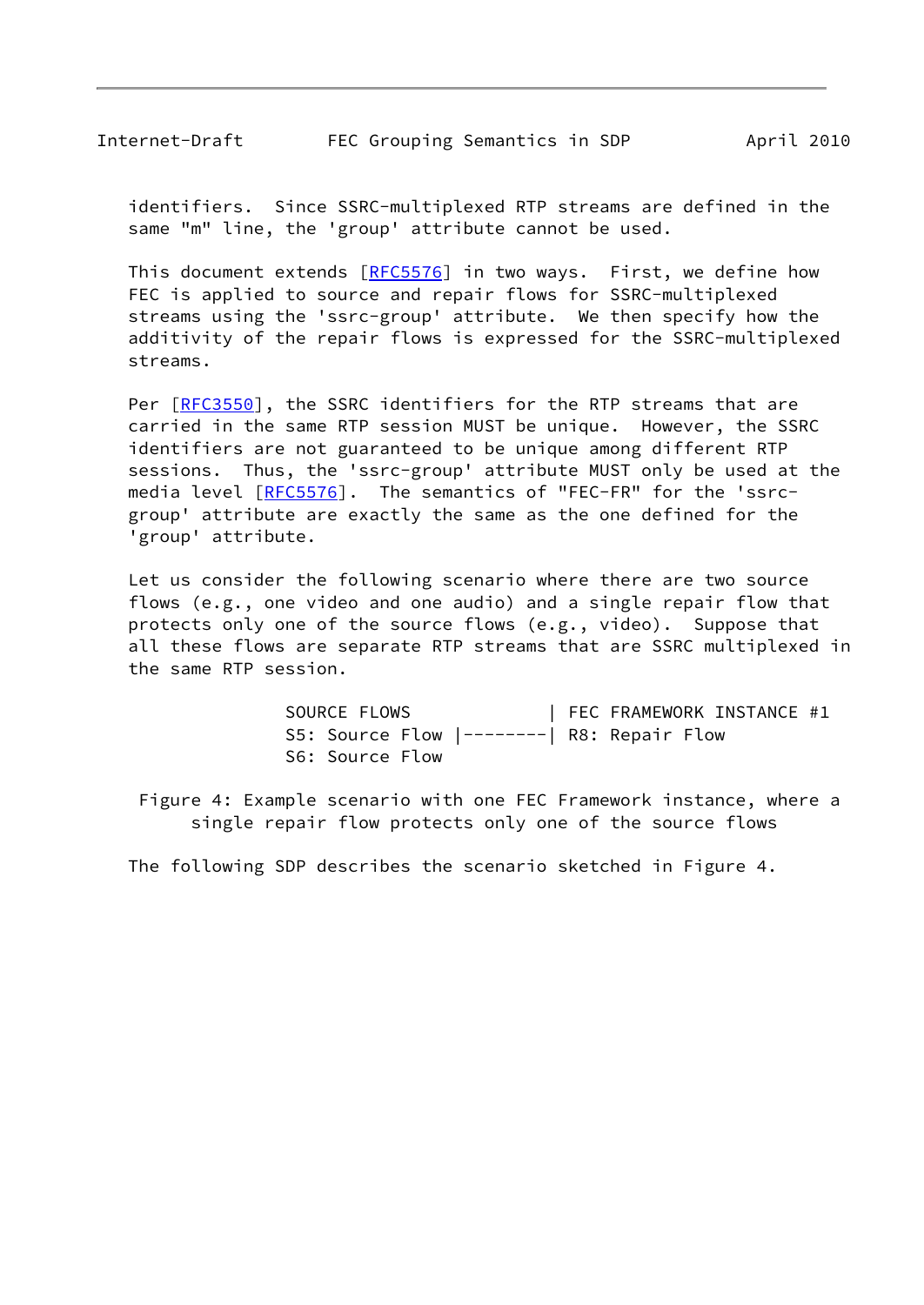<span id="page-10-0"></span>Internet-Draft FEC Grouping Semantics in SDP April 2010  $v=0$  o=ali 1122334455 1122334466 IN IP4 fec.example.com s=New FEC Grouping Semantics for SSRC Multiplexing t=0 0 m=video 30000 RTP/AVP 100 101 110 c=IN IP4 233.252.0.1/127 a=rtpmap:100 JPEG/90000 a=rtpmap:101 L16/32000/2 a=rtpmap:110 1d-interleaved-parityfec/90000 a=fmtp:110 L=5; D=10; repair-window=200000 a=ssrc:1000 cname:fec@example.com a=ssrc:1010 cname:fec@example.com a=ssrc:2110 cname:fec@example.com a=ssrc-group:FEC-FR 1000 2110 a=mid:Group1

 Note that in actual use, SSRC values, which are random 32-bit numbers, may be much larger than the ones shown in this example. Also note that before receiving an RTP packet for each stream, the receiver cannot know which SSRC identifier is associated with which payload type.

 The additivity of the repair flows is handled in the same way as described in [Section 4.3](#page-7-1). In other words, the repair flows that are included in an "a=ssrc-group" line MUST be additive. Repair flows that are not additive MUST be indicated in separate "a=ssrc-group" lines.

<span id="page-10-1"></span>[4.5](#page-10-1). SDP Offer/Answer Model and Backward-Compatibility Considerations

 When offering FEC grouping using SDP in an Offer/Answer model [\[RFC3264](https://datatracker.ietf.org/doc/pdf/rfc3264)], the following considerations apply.

 A node that is receiving an offer from a sender may or may not understand line grouping. It is also possible that the node understands line grouping but it does not understand the "FEC-FR" semantics. From the viewpoint of the sender of the offer, these cases are indistinguishable.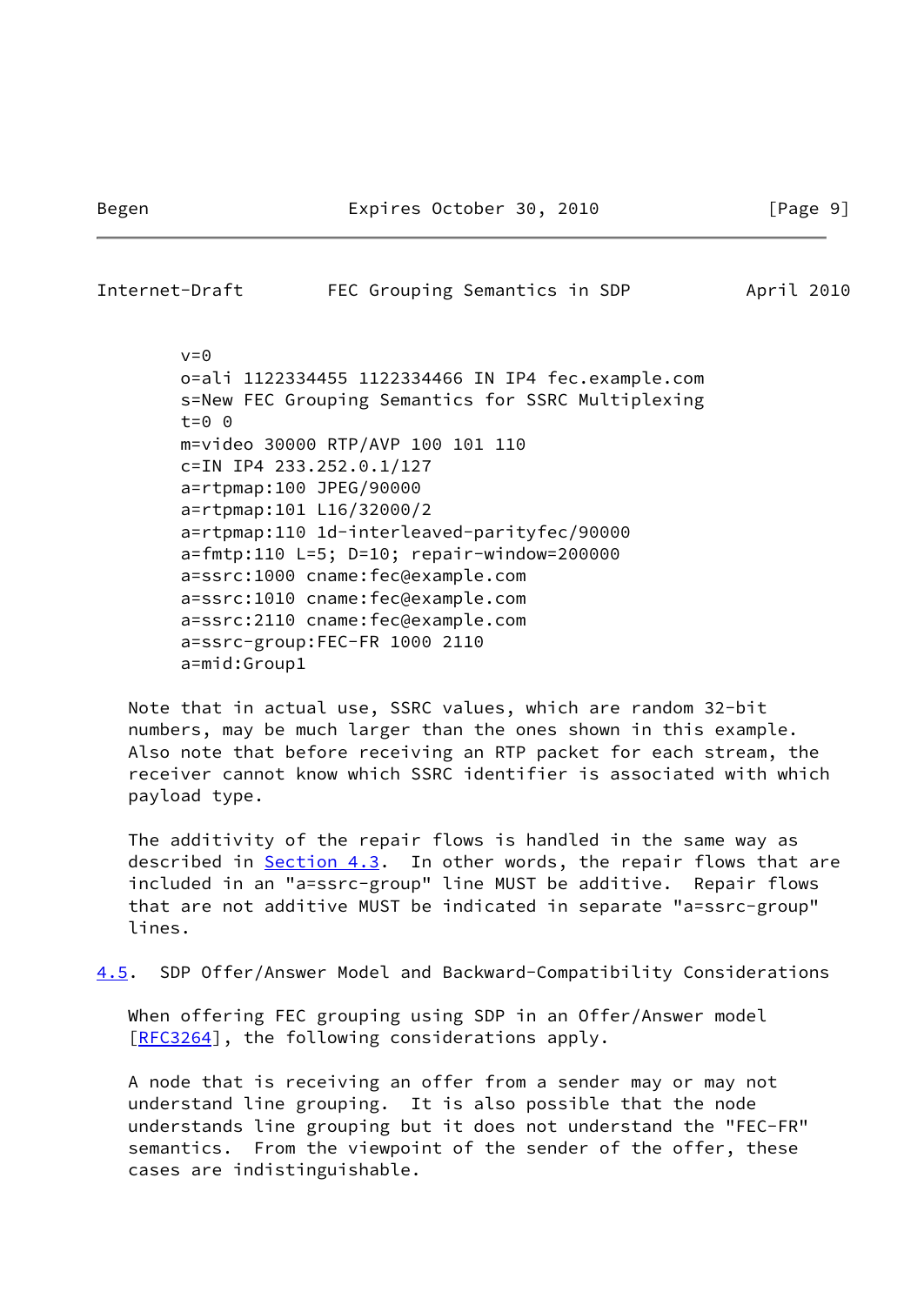When a node is offered a session with the "FEC-FR" grouping semantics but it does not support line grouping or the FEC grouping semantics, the node responds to the offer either:

o With an answer that ignores the grouping attribute.

 In this case, the original sender of the offer MUST first check whether using the "FEC" grouping semantics from **[Section 4.1](#page-6-2)** will create any ambiguity or not, while keeping its limitations in

Begen Expires October 30, 2010 [Page 10]

<span id="page-11-0"></span>Internet-Draft FEC Grouping Semantics in SDP April 2010

 mind. If using the "FEC" semantics rather than the "FEC-FR" semantics still provides an exact association among the source and repair flows, the sender of the offer MUST send a new offer using the "FEC" semantics. However, if an exact association cannot be described, the sender MUST send a new offer without FEC.

 o With a refusal to the request (e.g., 488 Not Acceptable Here or 606 Not Acceptable in SIP).

 In this case, if the sender of the offer still wishes to establish the session, it MUST first check whether using the "FEC" grouping semantics from **Section 4.1** will create any ambiguity or not, while keeping its limitations in mind. If using the "FEC" semantics rather than the "FEC-FR" semantics still provides an exact association among the source and repair flows, the sender of the offer SHOULD send a new offer using the "FEC" semantics. However, if an exact association cannot be described, the sender SHOULD send a new offer without FEC.

This behaviour is as specified in  $[I-D.ietf-mmusic-rfc3388bis]$  $[I-D.ietf-mmusic-rfc3388bis]$ . Note that in both cases described above, when the sender of the offer sends a new offer with the "FEC" semantics, and the node understands it, the session will be established and the rules pertaining to the "FEC" semantics will apply.

 If the node does not understand the "FEC" semantics, it responds to the offer, as specified in  $[I-D.iett-mmusic-rfc3388bis]$ , either (1) with an answer that ignores the grouping attribute, or (2) with a refusal to the request. In the first case, the sender MUST send a new offer without FEC. In the second case, if the sender of the offer still wishes to establish the session, it SHOULD retry the request with an offer without FEC.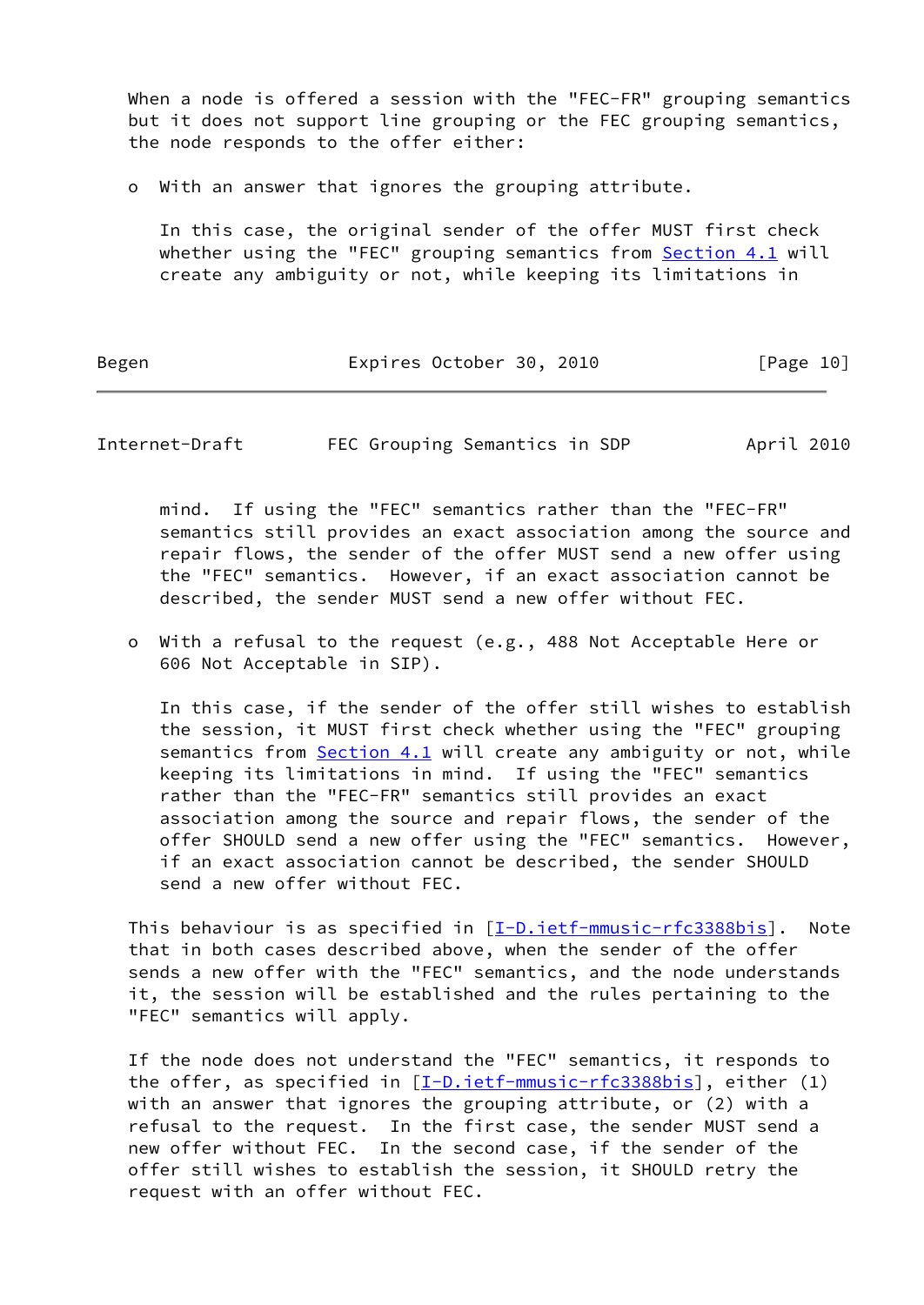#### <span id="page-12-0"></span>[5](#page-12-0). Security Considerations

 There is a weak threat for the receiver that the FEC grouping can be modified to indicate FEC relationships that do not exist. Such attacks may result in failure of FEC to protect, and/or mishandle other media payload streams. The receiver SHOULD do an integrity check on SDP and follow the security considerations of SDP [[RFC4566\]](https://datatracker.ietf.org/doc/pdf/rfc4566) to only trust SDP from trusted sources.

# <span id="page-12-1"></span>[6](#page-12-1). IANA Considerations

 This document registers the following semantics with IANA in Semantics for the 'group' SDP Attribute under SDP Parameters:

| Begen | Expires October 30, 2010 |  | [Page 11] |  |
|-------|--------------------------|--|-----------|--|
|       |                          |  |           |  |

<span id="page-12-3"></span>Internet-Draft FEC Grouping Semantics in SDP April 2010

 Note to the RFC Editor: In the following, please replace "XXXX" with the number of this document prior to publication as an RFC.

Semantics Token Reference --------------------------- ------ --------- Forward Error Correction FR FEC-FR [RFCXXXX]

 This document also registers the following semantics with IANA in Semantics for the 'ssrc-group' SDP Attribute under SDP Parameters:

 Semantics Token Reference --------------------------- ------ --------- Forward Error Correction FR FEC-FR [RFCXXXX]

### <span id="page-12-2"></span>[7](#page-12-2). Acknowledgments

Some parts of this document are based on [\[RFC4756](https://datatracker.ietf.org/doc/pdf/rfc4756)]. Thus, the author would like to thank those who contributed to  $[REC4756]$ . Also, thanks to Jonathan Lennox who has contributed to [Section 4.4](#page-8-0).

### <span id="page-12-4"></span>[8](#page-12-4). References

<span id="page-12-5"></span>[8.1](#page-12-5). Normative References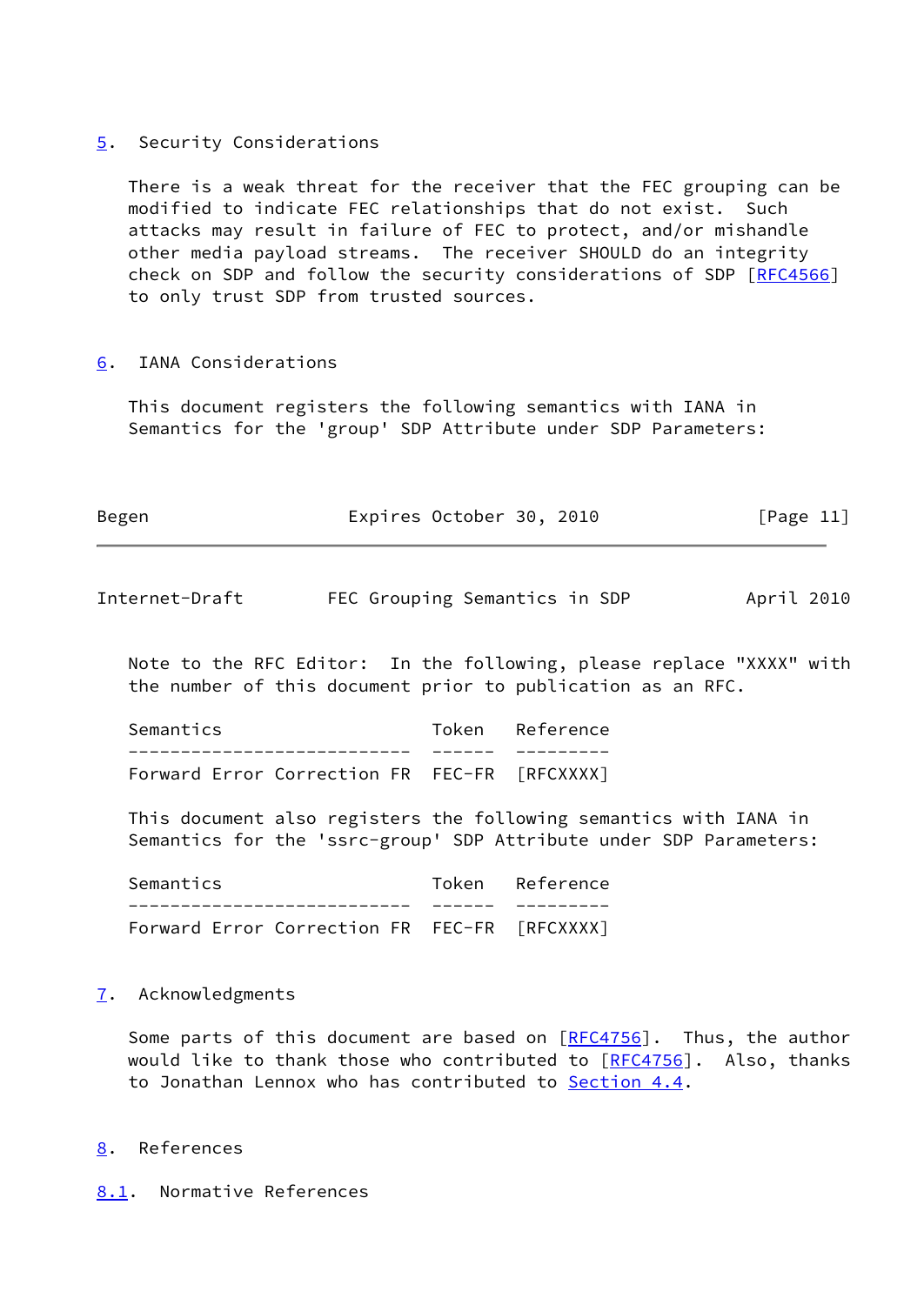- [RFC2119] Bradner, S., "Key words for use in RFCs to Indicate Requirement Levels", [BCP 14](https://datatracker.ietf.org/doc/pdf/bcp14), [RFC 2119](https://datatracker.ietf.org/doc/pdf/rfc2119), March 1997.
- [RFC4566] Handley, M., Jacobson, V., and C. Perkins, "SDP: Session Description Protocol", [RFC 4566](https://datatracker.ietf.org/doc/pdf/rfc4566), July 2006.

[I-D.ietf-mmusic-rfc3388bis]

 Camarillo, G. and H. Schulzrinne, "The SDP (Session Description Protocol) Grouping Framework", [draft-ietf-mmusic-rfc3388bis-04](https://datatracker.ietf.org/doc/pdf/draft-ietf-mmusic-rfc3388bis-04) (work in progress), November 2009.

- [RFC3264] Rosenberg, J. and H. Schulzrinne, "An Offer/Answer Model with Session Description Protocol (SDP)", [RFC 3264](https://datatracker.ietf.org/doc/pdf/rfc3264), June 2002.
- [RFC3550] Schulzrinne, H., Casner, S., Frederick, R., and V. Jacobson, "RTP: A Transport Protocol for Real-Time Applications", STD 64, [RFC 3550](https://datatracker.ietf.org/doc/pdf/rfc3550), July 2003.
- [RFC5576] Lennox, J., Ott, J., and T. Schierl, "Source-Specific Media Attributes in the Session Description Protocol

| Begen | Expires October 30, 2010 |  | [Page 12] |  |
|-------|--------------------------|--|-----------|--|
|       |                          |  |           |  |

<span id="page-13-1"></span>Internet-Draft FEC Grouping Semantics in SDP April 2010

(SDP)", [RFC 5576,](https://datatracker.ietf.org/doc/pdf/rfc5576) June 2009.

<span id="page-13-0"></span>[8.2](#page-13-0). Informative References

<span id="page-13-2"></span> [I-D.ietf-fecframe-framework] Watson, M., "Forward Error Correction (FEC) Framework", [draft-ietf-fecframe-framework-07](https://datatracker.ietf.org/doc/pdf/draft-ietf-fecframe-framework-07) (work in progress), March 2010.

- [RFC3388] Camarillo, G., Eriksson, G., Holler, J., and H. Schulzrinne, "Grouping of Media Lines in the Session Description Protocol (SDP)", [RFC 3388](https://datatracker.ietf.org/doc/pdf/rfc3388), December 2002.
- [RFC4756] Li, A., "Forward Error Correction Grouping Semantics in Session Description Protocol", [RFC 4756](https://datatracker.ietf.org/doc/pdf/rfc4756), November 2006.